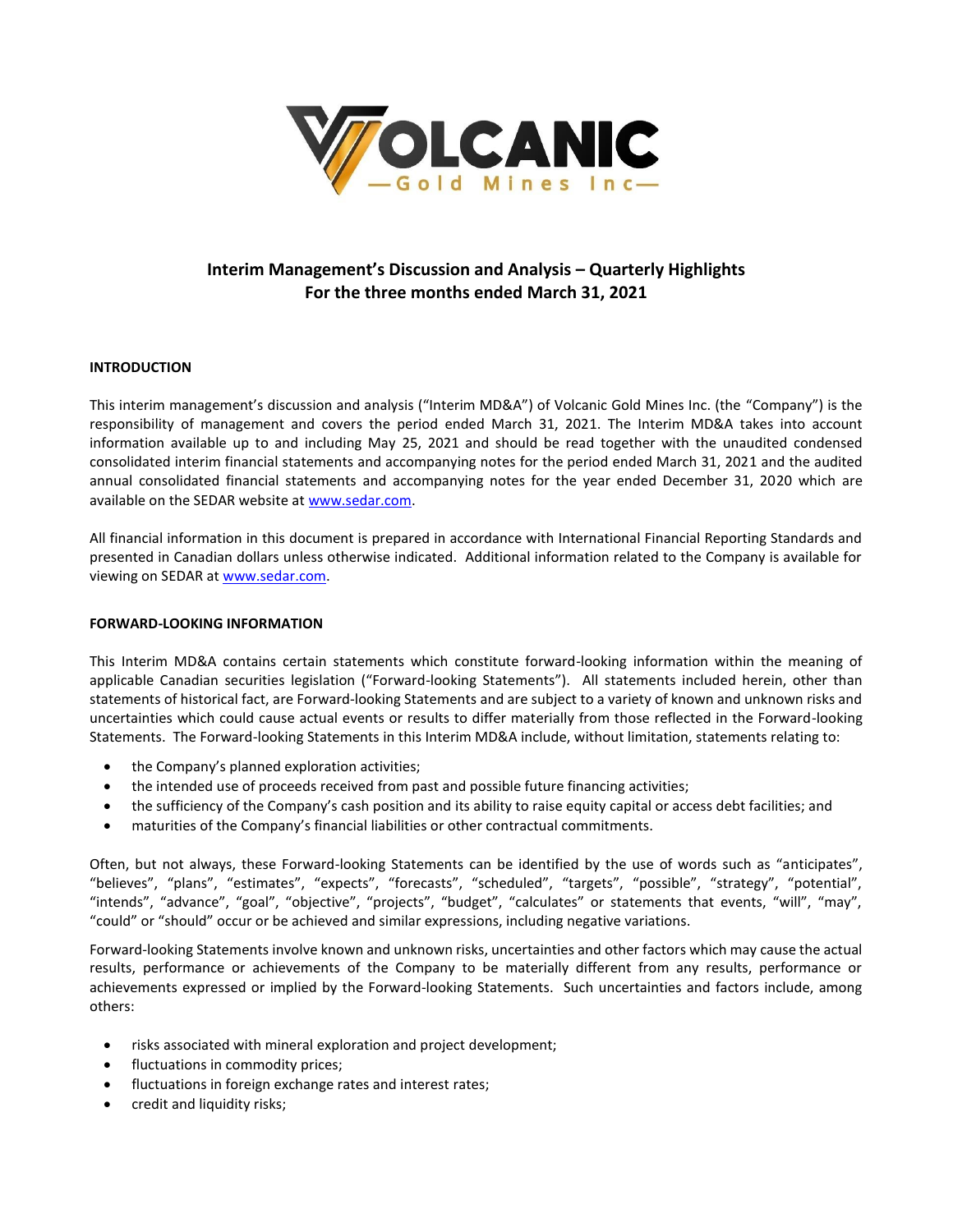- changes in national and local government legislation, taxation, controls, regulations and political or economic developments in countries in which the Company does or may carry on business;
- reliance on key personnel;
- property title matters;
- local community relationships;
- risks associated with potential legal claims generally or with respect to environmental matters;
- adequacy of insurance coverage;
- dilution from further equity financing;
- competition;
- uncertainties relating to general economic conditions; and
- risks relating to a global pandemic, including the coronavirus COVID-19, which could result in government imposed restrictions that could cause a slowdown in global economic growth and impact the Company's business, operations, financial condition and share price;

as well as those factors referred to in the "Risks and Uncertainties" section in this Interim MD&A.

Forward-looking Statements contained in this Interim MD&A are based on the assumptions, beliefs, expectations and opinions of management, including but not limited to:

- all required third party contractual, regulatory and governmental approvals will be obtained for the exploration and development of the Company's properties;
- there being no significant disruptions affecting operations, whether relating to labor, supply, power, damage to equipment or other matter;
- permitting, exploration and development activities proceeding on a basis consistent with the Company's current expectations;
- expected trends and specific assumptions regarding commodity prices and currency exchange rates; and
- prices for and availability of fuel, electricity, equipment and other key supplies remaining consistent with current levels.

These Forward-looking Statements are made as of the date hereof and the Company disclaims any obligation to update any Forward-looking Statements, whether as a result of new information, future events or results or otherwise, except as required by law. There can be no assurance that Forward-looking Statements will prove to be accurate, as actual results and future events could differ materially from those anticipated in such statements. Accordingly, investors should not place undue reliance on Forward-looking Statements.

# **DESCRIPTION OF BUSINESS**

The Company's business is the acquisition and exploration of mineral properties, focused on building multi-million ounce gold and silver resources in under-explored countries. In May 2020, the Company was granted an exclusive option to acquire a 60% interest in the Holly and Banderas gold-silver properties in Guatemala – see Property Review below.

### Corporate Activity

Effective April 8, 2019, the Company consolidated its issued common shares on the basis of one new share for every seven existing shares (the "Consolidation"). The name and trading symbol of the Company remained unchanged. **All references in this Interim MD&A to loss per share, common shares, share purchase warrants compensation options, and stock options reflect the Consolidation.**

# Financings

On July 27, 2020, the Company completed a non-brokered private placement (the "July Financing") by issuing 20,000,000 units at \$0.25 per unit, for gross proceeds of \$5.0 million. Each unit consists of one common share in the capital of the Company and one-half of one common share purchase warrant. Each whole warrant entitles the holder to purchase one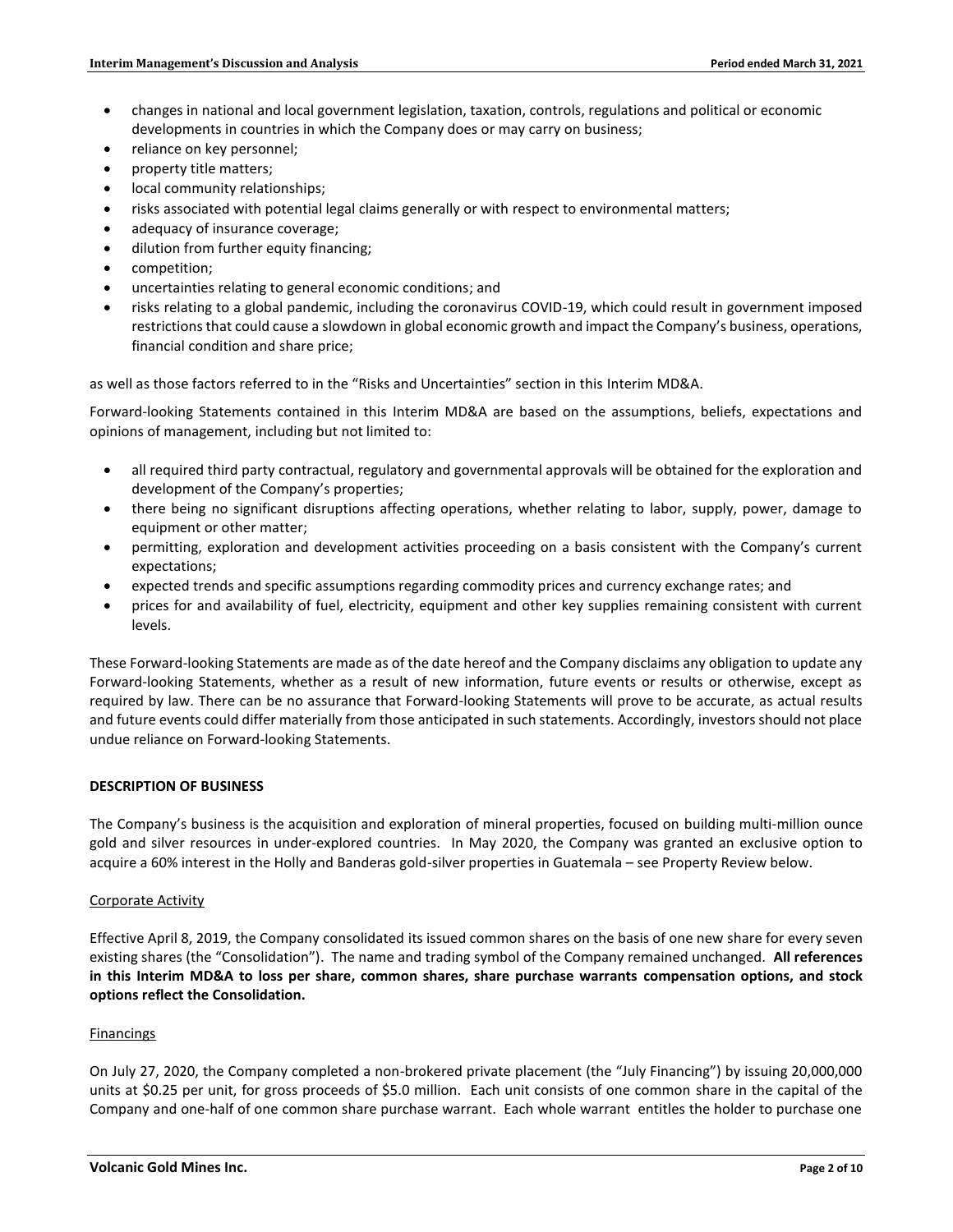common share at a price of \$0.30 for a period of two years from the closing date. Net proceeds from the July Financing are intended to be used for exploration work on the Holly and Banderas properties located in Guatemala (see Property Review below), and for general working capital purposes.

With an investment of approximately \$1.42 million in the July Financing, Silvercorp Metals Inc. ("Silvercorp") acquired beneficial ownership of 19.9% of the Company's issued and outstanding common shares and Mr. Derek Liu was appointed to the Company's Board of Directors as Silvercorp's representative.

On October 20, 2020, the Company completed a bought-deal public financing (the "Offering"), and a concurrent private placement (the "Concurrent Private Placement"), for aggregate gross proceeds of approximately \$8.6 million (the "October Financings"). Pursuant to the Offering, the Company issued 12,546,500 units at a price of \$0.55 per unit for aggregate gross proceeds of \$6,900,575.

Pursuant to the Concurrent Private Placement, the Company issued 3,117,100 units to Silvercorp at \$0.55 per unit for gross proceeds of \$1,714,405. Silvercorp, which held approximately 19.9% of the issued and outstanding shares of the Company prior to the Offering, exercised its participation right to maintain its 19.9% interest upon closing of the October Financings.

Each unit consists of one common share in the capital of the Company and one-half of a warrant. Each whole Warrant entitles the holder thereof to purchase one common share at a price of \$0.70 until April 20, 2022. Net proceeds from the October Financings are intended to be used for the exploration and advancement of the Company's principal assets in Guatemala and for general working capital purposes.

# Property Review

# *Holly and Banderas Properties, Guatemala*

In May 2020, the Company signed an agreement whereby it was granted by Radius Gold Inc. ("Radius") the exclusive option (the "Option") to acquire a 60% interest in the Holly and Banderas gold-silver properties in Guatemala. The Company may exercise the Option by raising a minimum \$3.0 million (completed on July 27, 2020) and spending US\$7.0 million on exploration of the Properties within 48 months from the date drilling permits for the properties are granted. An initial US\$1.0 million must be spent on exploration within 12 months of receiving the required drill permits, including a minimum 3,000 metres of drilling. The Company also made a cash payment to Radius of \$100,000. Upon exercise of the Option, the Company will enter into a standard 60/40 joint venture with Radius in order to further develop the properties.

The Company also has the exclusive right for 24 months following the execution of the Option to evaluate the other property interests of Radius in eastern Guatemala and to enter into an agreement to acquire an interest in any of such other properties on reasonable mutually agreed upon terms.

# Operations and Permitting

Since Guatemala's international borders opened in September 2020, the Company has made significant progress establishing a presence in the country. Mr. Pedro Garcia has been appointed Country Manager to oversee the permitting and social development in the region. Drill planning and corresponding environmental reports for drilling at the Holly and Banderas properties have recently been completed and drill permits for Holly were issued in March 2021. Banderas drill permits are expected to be authorized in the next few weeks. The Company has conducted formal meetings with the municipalities covering the Holly and Banderas targets which have been positively received. Access agreements with private landowners are ongoing, with a majority already signed at Holly and Banderas.

### Holly Property: Drill Program

On April 28, 2021, the Company announced that it had commenced a 3,000 metre diamond core drilling program at Holly. The emphasis will be on exploring for high grade shoots associated with the intersection of the Jocotan Fault Zone and the NW-SE trending high grade vein systems, El Piño and La Peña. Sampling at El Pino has returned grades of up to 2 metres at 110.3 g/t Au and 3508 g/t Ag, and the La Peña vein, which crops out 620 metres to the west, sampling has returned 2 metres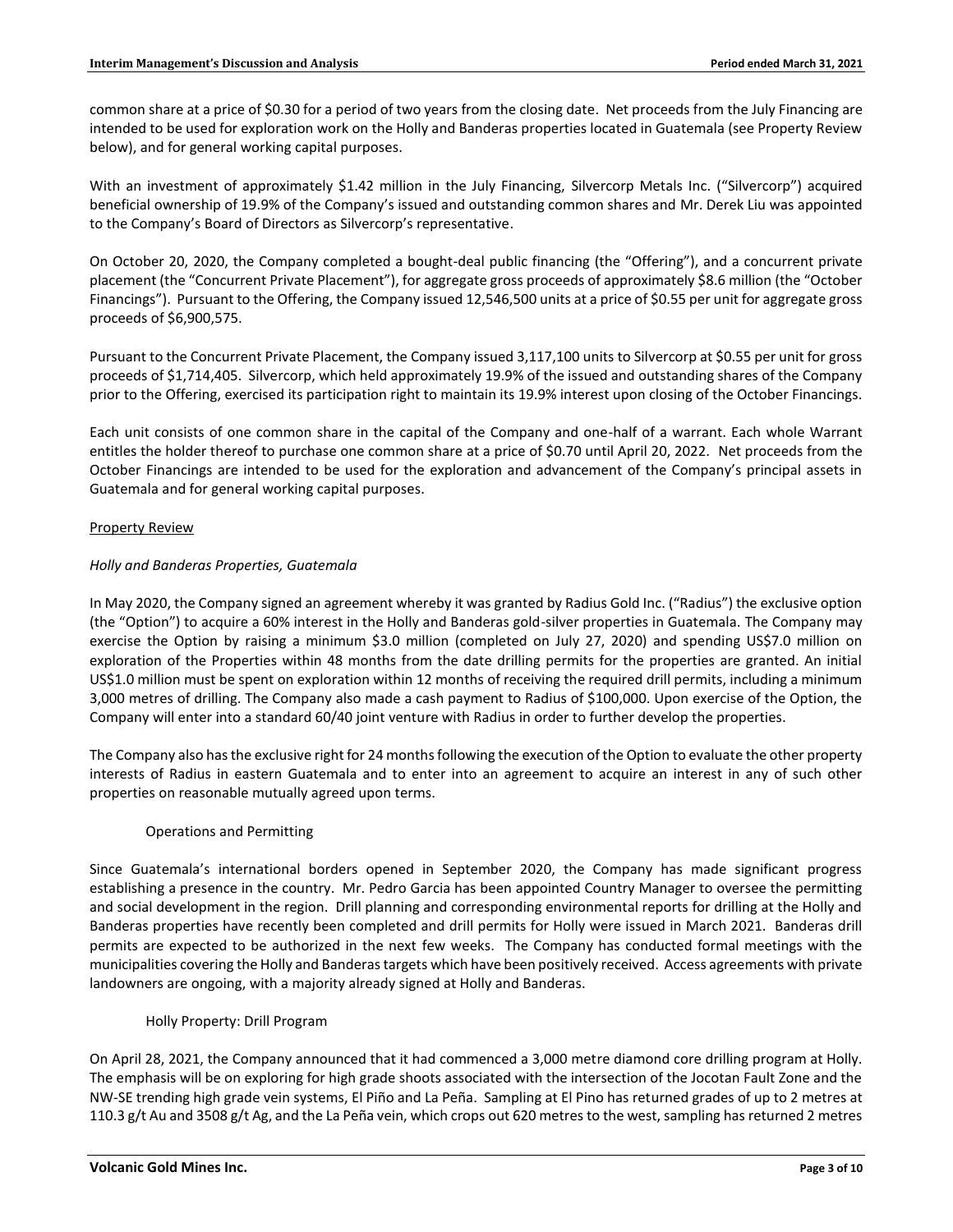at 44 g/t Au and 88 g/t Ag. Surface rock and soil geochemistry indicates these two parallel quartz veins each have over a 600 metre strike potential.

The Company has defined compelling drill targets at the Holly Ridge zone through analysis of all historic geological and geophysical data and comparison with recent discoveries in the region.

The Holly Ridge target is an east-west orientated topographic high at the fault boundary between Tertiary sediments and volcanics to the south and Paleozoic meta-sediments to the north. The Jocotan fault zone outcrops as an approximately 2 kilometres long by 50 metres wide zone of intensely clay/silica altered and stockwork veined breccia and conglomerate. A high grade gold in soil anomaly is co-incident with this target. The Jocotan fault at Holly is cut by a series of NNW orientated high-grade gold and silver veins and veinlets. It was these NNW veins and their extensions to the south of the ridge in the sedimentary rocks that were targeted by former explorers. This work resulted in several high-grade intercepts.

Of the 15 short historic drill holes at Holly project, 14 drill holes were drilled entirely within the volcanic-sedimentary rock package to the south of the Jocotan fault. Only one drill hole (HDD-005) was located in the Jocotan fault conglomerate / breccia zone. This hole cut a broad zone of silicified and veined conglomerate / breccia that graded 3.78 g/t Au and 133 g/t Ag. No follow-up holes have been conducted to date and no drilling has tested the main structure or targeted the intersection of the EW orientated fault breccia zone and the NNW orientated high grade veins/stockworks. Recent geophysical modelling has shown strong anomalies at depth directly below the trace of the fault zone.

### Banderas Property Exploration

In March 2021, the Company announced results from its continuing exploration program at the Banderas Property. Highlights of the results are:

- Pyramid Hill vein systems extended for over 1,800 meters along strike. Mapping and sampling defined a NW/SE broad zone of stockwork and brecciation hosting multiple quartz veins of up to 3 metres width with both shallow and vertical dips. Rock chip and sub crop sampling returned grades up to 6.2 g/t Au and 273 g/t Ag.
- Zapote mineralization identified 1,500 metres along strike to the southeast beyond extensive cover, returning up to 2.7 g/t Au and 14.7 g/t Ag from surface vein outcrop sampling. Zapote zone now mapped along a 3,100 metre strike length.

The Banderas Property is located 7 kilometres south of the Holly Property. Previous work on the Banderas property has identified two extensive gold/silver bearing vein systems, the Pyramid Hill and the Zapote Zones.

The Pyramid Hill zone consists of two northwest trending sub-parallel vein zones located approximately 500 metres apart, called the Pyramid Hill ("PH") and the "M28" zones. Each zone hosts several 1- to 5-metre-wide quartz veins. At the PH zone, the veins dip steeply to the northeast and are surrounded by a prominent alteration zone with an approximate 20 metre wide zone of stockwork veining and brecciation, and at M28, the veins dip shallowly to the west.

Recent mapping has extended both vein systems by 1.5 kilometres to the southeast, extending them both to nearly 3.5 kilometres in length. Historically, over 40 shallow drill-holes have explored the PH and M28 systems and returned broad zones of low-grade gold/silver mineralization in both mineralized corridors including: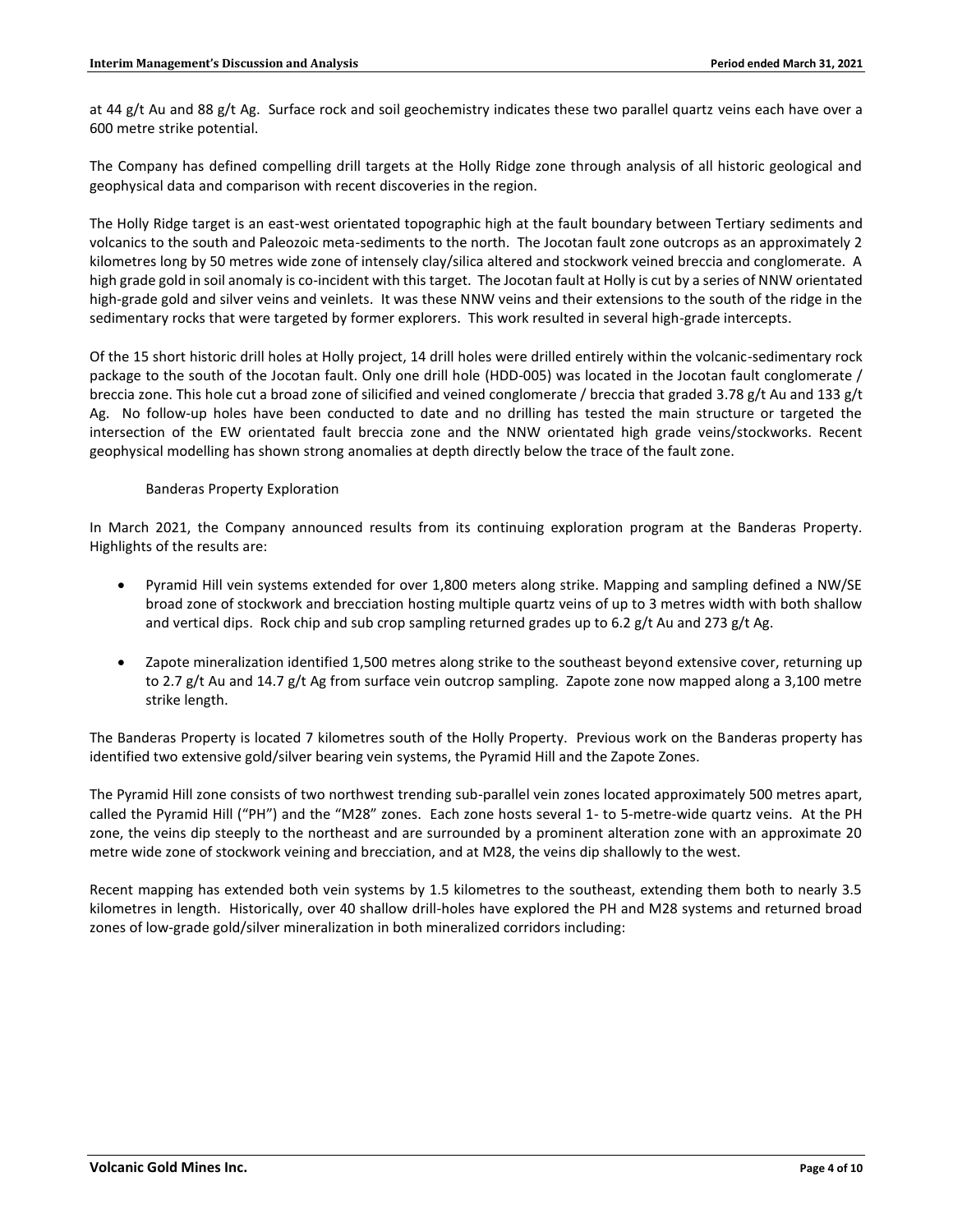| Hole_ID        | From  | To    | Interval (m) | Au $(g/t)$ | Ag $(g/t)$ | AuEq $*(g/t)$ | Zone      |
|----------------|-------|-------|--------------|------------|------------|---------------|-----------|
| <b>BDD-003</b> | 12.2  | 38.1  | 25.9         | 0.74       | 33.7       | 1.19          | M28       |
| <b>BDD-004</b> | 53.1  | 74.7  | 21.6         | 1.25       | 29.6       | 1.64          | M28       |
| <b>BDD-005</b> | 24.4  | 40.2  | 15.8         | 0.89       | 22.1       | 1.18          | M28       |
| <b>BDD-007</b> | 67.1  | 83.7  | 16.6         | 1.22       | 22.3       | 1.52          | M28       |
| <b>BDD-008</b> | 81.7  | 114   | 32.3         | 1.25       | 29.6       | 1.64          | M28       |
| <b>BDD-014</b> | 36.3  | 58.5  | 22.2         | 0.9        | 48.3       | 1.54          | PH        |
| <b>BDD-015</b> | 79.2  | 114.3 | 35.1         | 0.5        | 7.3        | 0.60          | PH        |
| <b>BDD-016</b> | 126.5 | 156.1 | 29.6         | 0.7        | 3.2        | 0.74          | <b>PH</b> |
| <b>BDD-018</b> | 65.2  | 89.9  | 24.7         | 0.68       | 41.6       | 1.23          | M28       |
| <b>BDD-019</b> | 74.7  | 94.5  | 19.8         | 1.05       | 42         | 1.61          | M28       |
| BDD05-031      | 152.5 | 188.8 | 36.3         | 1.03       | 2.3        | 1.06          | PH        |
| BDD11-013      | 61.5  | 82.3  | 20.8         | 2.1        | 38.1       | 2.61          | M28       |
| BRC04-024      | 167   | 171.5 | 4.5          | 24.6       | 185.3      | 27.1          | M28       |
| BRC04-027      | 67.5  | 85.5  | 18           | 0.4        | 5.4        | 0.47          | PH        |
| BRC04-028      | 85.5  | 129   | 43.5         | 0.4        | 6.1        | 0.48          | PH        |

\*AuEq calculated using a 75:1 Ag to Au ratio

Long sections of previous drilling and surface sampling at PH and M28 can be found on the Company's [website.](https://www.volgold.com/projects/banderas-project/)

The Zapote Zone is located 1,500 metres to the west of the Pyramid Hill. Numerous quartz veins and extensive alteration occurs at the contact between a large Dacitic dome and the andesite and rhyolite country rock. Historic rock chip sampling over an area 150 metres wide along 800 metres of this contact has returned strongly anomalous gold/silver mineralization. To the southeast, the mineralization disappears under an extensive area of thick colluvium. No drilling has been conducted at Zapote target.

Recent sampling has identified the continuation of the Zapote system 850 metres along strike to the southeast, where recent sampling returned values up to 2.7 g/t Au and 14.7 g/t Ag.

# Property Package

The Company is earning a 60% interest in the Holly and Banderas properties in Guatemala and has an exclusive option to evaluate Radius's 240,000 hectares of applications for mineral concessions in Guatemala. The property package covers a majority of the highly prospective terrain between Pan American Silver's world class Escobal Mine and Bluestone Resources' Cerro Blanco development project, where recent bonanza grade drill results continue to highlight the potential of the district. Holly and Banderas projects host high grade epithermal gold-silver drill ready targets.

Additional details of the Holly and Banderas properties are available on the Company's [website.](http://www.volgold.com/)

### *Technical Information*

Bruce A. Smith, M.Sc., MAIG., a member of the Australian Institute of Geoscientists, is a Qualified Person as defined by National Instrument 43-101, and has approved the disclosure of the technical information in this Interim MD&A.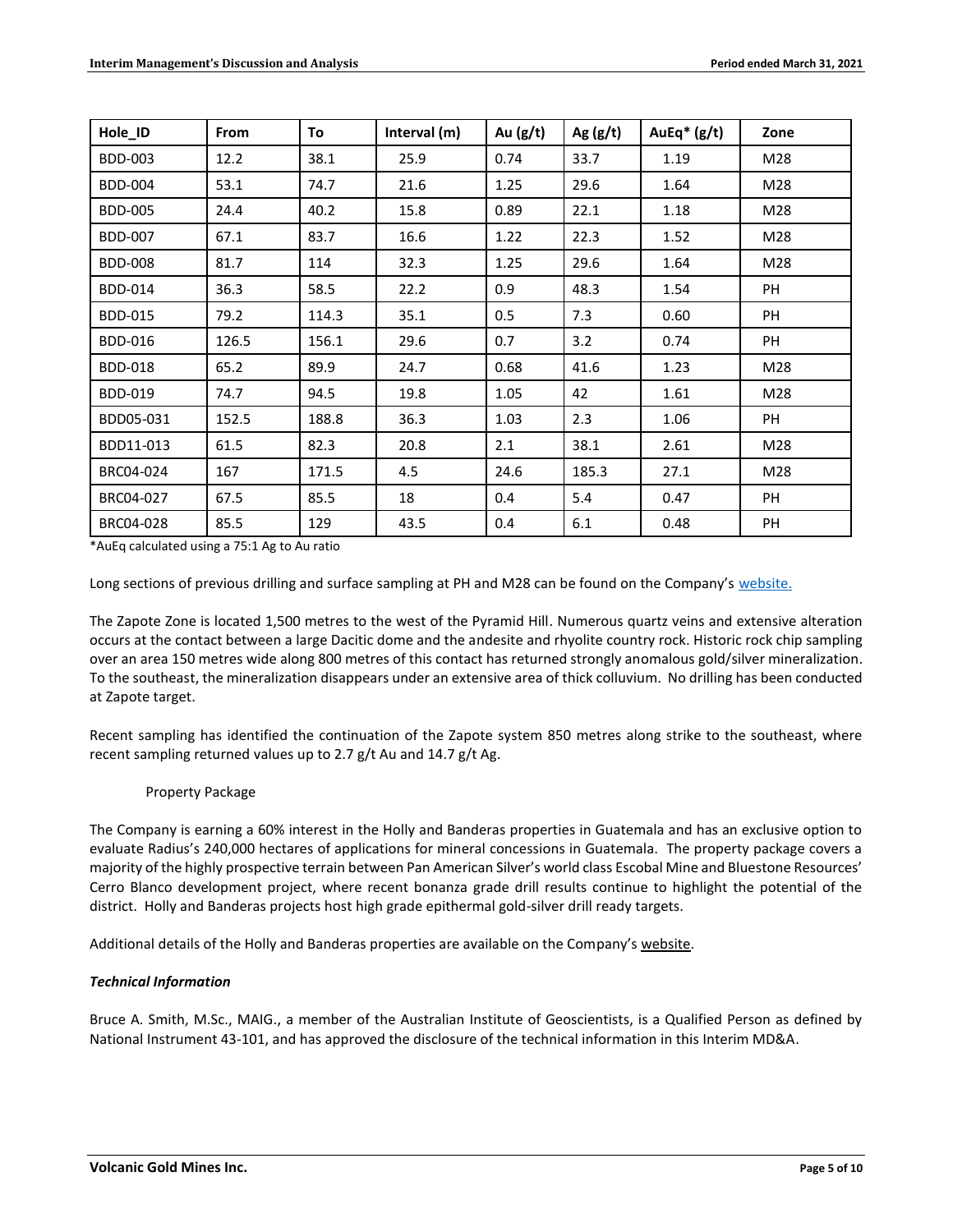# **RESULT OF OPERATIONS**

All references to 'loss' in the results of operations discussion below refers to the loss attributed to equity shareholders of the Company.

During the quarter ended March 31, 2021 the Company incurred a loss \$1,032,011, compared to a loss of \$45,083 for the quarter ended March 31, 2020. Significant expenses for the three-month periods are as follows:

|                                    | March 31, 2021 | March 31, 2020 |
|------------------------------------|----------------|----------------|
| <b>Exploration expenditures</b>    | 410,887        |                |
| Consulting and management fees     | 18,000         | 16,500         |
| Office and administration          | 17,618         | 10,172         |
| Share-based payments               | 518,545        |                |
| Shareholder communications         | 36,792         |                |
| Salaries and benefits              | 23,907         | 7,821          |
| Transfer agent and regulatory fees | 12,297         | 6,763          |

The loss for the quarter ended March 31, 2021 was higher than the comparative quarter due to exploration expenditures of \$410,887 relating to the Holly and Banderas properties and a share-based payments expense of \$518,545 relating to the granting of stock options whereas no such expenses were recorded in the comparative quarter. Office and administration, salaries and benefits, and shareholder communication costs were all higher in the current quarter due to the Company being more active than in the comparative quarter.

Exploration expenditures include a portion of fees paid to Simon Ridgway, a Director and CEO of the Company, and fees paid to Michael Povey, a Director and Chairman of the Company. Consulting and management fees for the current quarter also consisted of a portion of fees paid to Mr. Ridgway and Mr. Povey whereas only fees paid to Mr. Ridgway were recorded in the comparative quarter. Office and administration costs relate mostly to an administrative cost sharing agreement with Gold Group Management Inc. ("Gold Group"), a private company controlled by Mr. Ridgway which is reimbursed by the Company for certain shared rent and other corporate expenses paid by Gold Group on behalf of the Company. Salaries and benefits costs relate primarily to Gold Group which provides administrative personnel, including the Company's Chief Financial Officer and Corporate Secretary.

### **SUMMARY OF QUARTERLY RESULTS**

|                                                                                                            | Mar '21      | Dec '20      | Sept '20    | June '20  | Mar '20   | Dec '19   | Sept '19  | June '19  |
|------------------------------------------------------------------------------------------------------------|--------------|--------------|-------------|-----------|-----------|-----------|-----------|-----------|
| Total assets                                                                                               | \$11,550,808 | \$11,938,523 | \$4.665.141 | \$291.118 | \$193.686 | \$232.044 | \$275.737 | \$327,198 |
| Working capital (deficiency)<br>Loss and comprehensive loss<br>attributed to equity<br>shareholders of the | 10,980,427   | 11,559,987   | 4,249,908   | 51,823    | (6, 164)  | 38,827    | 94,280    | 144,091   |
| Company<br>Basic and diluted loss per<br>share attributed to equity                                        | 1.032.011    | 1,919,251    | 223.139     | 73.106    | 45.083    | 17,523    | 53.505    | 64,962    |
| shareholders of the Company                                                                                | 0.02         | 0.08         | 0.01        | 0.01      | 0.01      | 0.00      | 0.01      | 0.01      |

The Company's quarterly mineral properties, working capital balance and operating results over the last eight quarters are summarized as follows:

Total assets and working capital positions significantly increased in the third and fourth quarters of 2020 due to the completion of private placement and public offering financings. The loss amounts for the six quarters ended June 30, 2020 reflect that there was a minimal amount of exploration expenditures incurred during those periods. Increased expenditures during the three most recently completed quarters relate to property investigations and then exploration activity in Guatemala. The losses for the most recent quarter and the quarter ended December 31, 2020 were significantly higher than all other quarters presented due to share-based payments expenses of \$518,545 and \$1,458,521, respectively.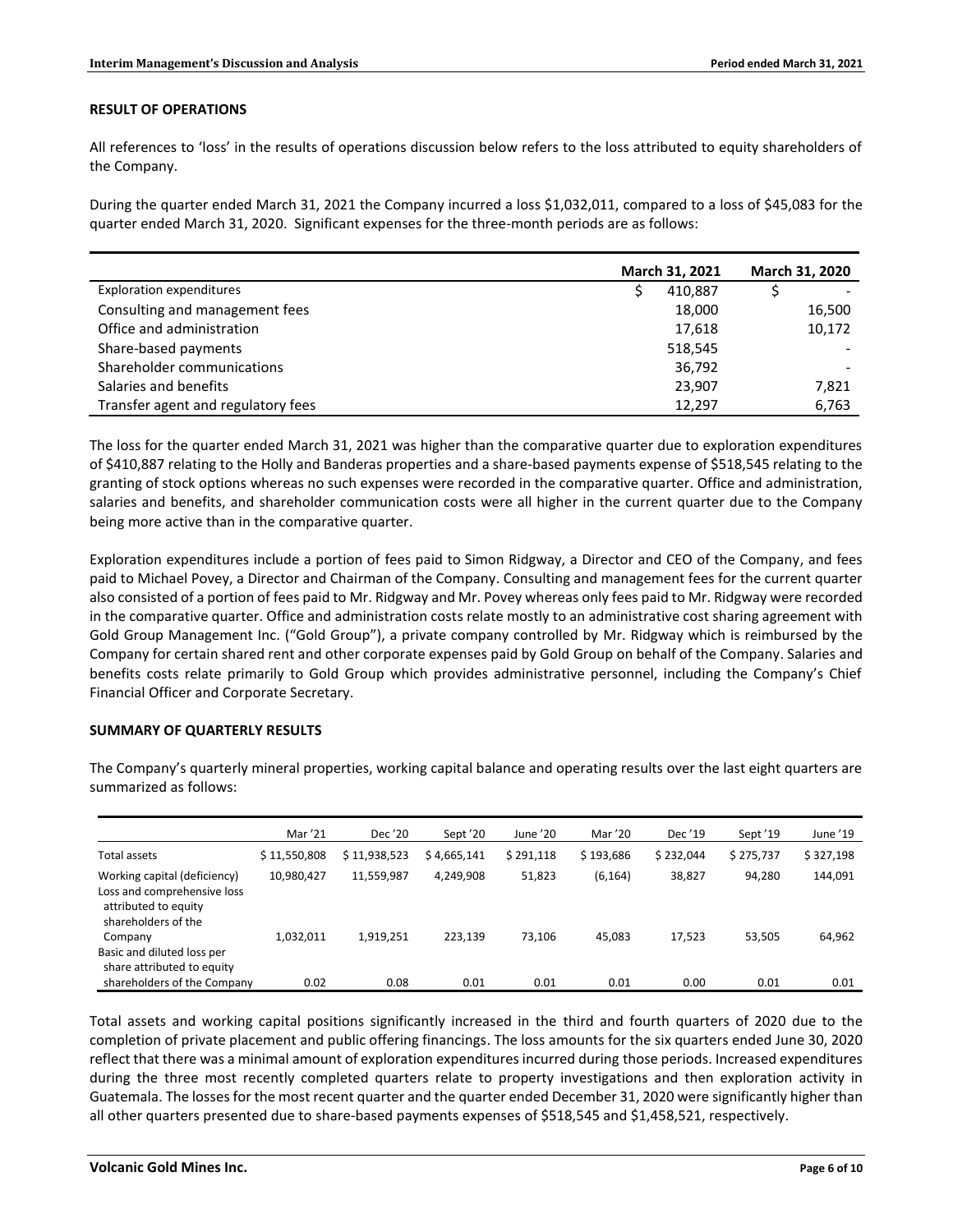### **LIQUIDITY AND CAPITAL RESOURCES**

The Company has financed its operations to date primarily through the issuance of common shares. The Company's exploration activities do not provide a source of income and therefore the Company has a history of losses and an accumulated deficit.

As at March 31, 2021, the Company had current assets of \$11,223,073 and current liabilities of \$242,646, resulting in working capital of \$10,980,427.

During the 2020 fiscal year, the Company raised gross proceeds of \$8.6 million from a bought deal public financing and concurrent non-brokered private placement and gross proceeds of \$5.0 million from a non-brokered private placement. Cash share issuance costs for these financings totaled \$1,192,131. The net proceeds from these financings continue to be used for working capital purposes and to fund exploration activities in Guatemala.

With the proceeds of the 2020 equity financings, the Company expects its capital resources to be sufficient to carry out its planned exploration expenditures and cover operating costs through the next twelve months.

Net cash used in operating activities during the period ended March 31, 2021 was \$538,911 (2020: \$34,441).

Net cash provided from financing activities during the period ended March 31, 2021 was \$99,780 (2020: \$Nil).

Net cash provided used in investing activities during the period ended March 31, 2021 was \$168,572 (2020: \$Nil).

The Company's condensed consolidated interim financial statements have been prepared on a going concern basis which assumes that the Company will be able to realize its assets and discharge its liabilities in the normal course of business for the foreseeable future. The Company's continuing operations rely on the ability of the Company to continue to raise capital as and when needed.

#### **OUTSTANDING SHARE, COMPENSATION OPTIONS, OPTIONS AND WARRANTS DATA**

At the date of this Interim MD&A, the Company had outstanding 44,600,080 common shares and the following compensation options, stock options, and warrants:

| No. of<br>compensation |                       |                    |
|------------------------|-----------------------|--------------------|
| options <sup>(1)</sup> | <b>Exercise price</b> | <b>Expiry date</b> |
| 741,870                | \$0.55                | October 20, 2022   |

 $(1)$  Each compensation option is exercisable to purchase one common share and one-half warrant. Each whole warrant is exercisable to purchase one common share at \$0.70 until October 20, 2022.

| No. of options | <b>Exercise price</b> | <b>Expiry date</b> |
|----------------|-----------------------|--------------------|
| 2,525,000      | \$0.57                | October 6, 2030    |
| 325,000        | \$0.57                | October 8, 2030    |
| 300,000        | \$0.45                | January 6, 2031    |
| 800,000        | \$0.57                | January 27, 2031   |
| 3,950,000      |                       |                    |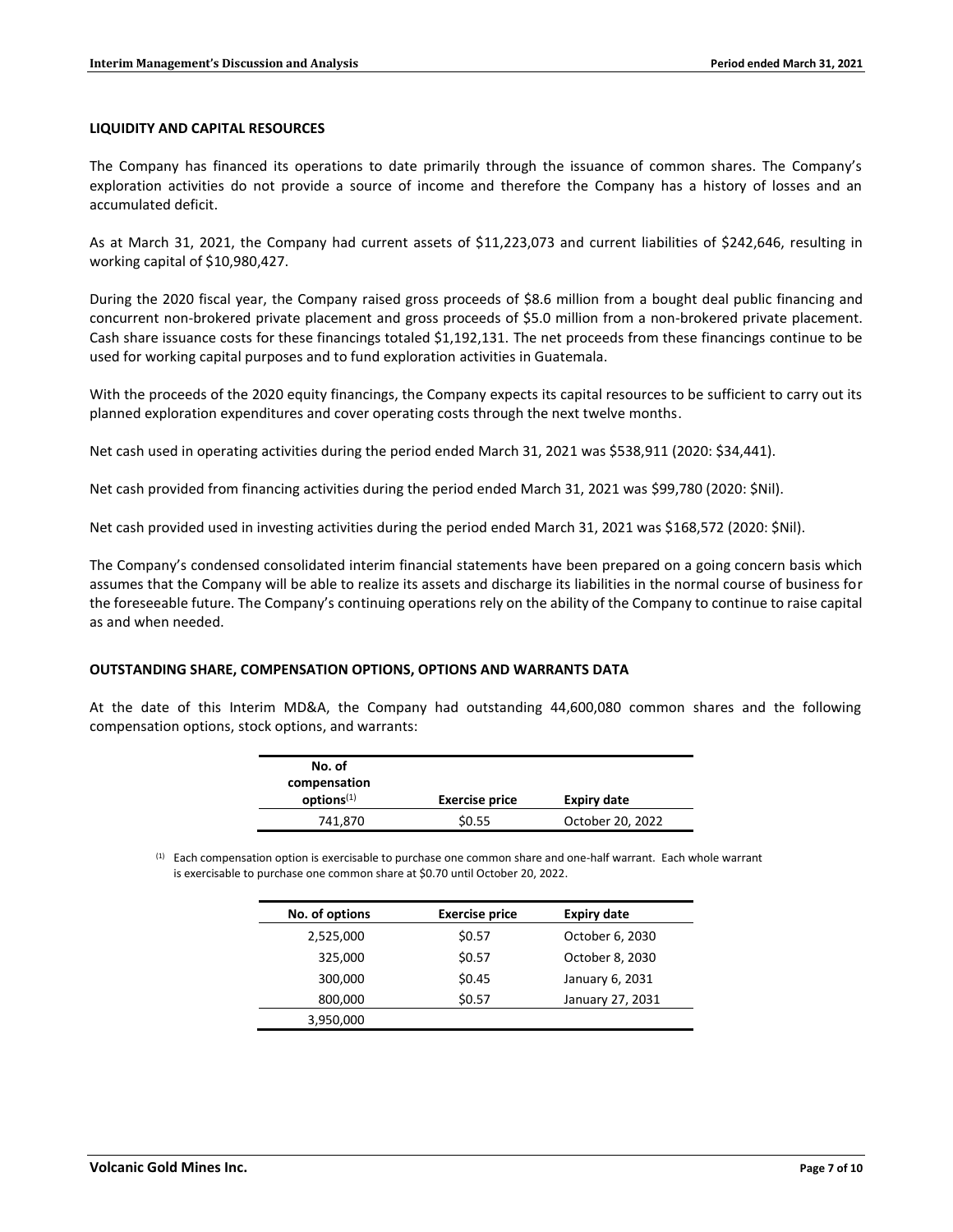| No. of warrants | <b>Exercise price</b> | <b>Expiry date</b> |
|-----------------|-----------------------|--------------------|
| 1,851,237       | \$5.60                | March 8, 2022      |
| 8,073,797       | \$0.70                | April 20, 2022     |
| 11,164,730      | \$0.30                | July 26, 2022      |
| 21,089,764      |                       |                    |

### **TRANSACTIONS WITH RELATED PARTIES**

See Note 8 of the condensed consolidated interim financial statements for the three months ended March 31, 2021 for details of other related party transactions which occurred in the normal course of business.

# **ACCOUNTING POLICIES AND BASIS OF PRESENTATION**

The Company's significant accounting policies are presented in the audited consolidated financial statements for the year ended December 31, 2020.

#### **FUTURE ACCOUNTING CHANGES**

The Company has reviewed upcoming policies and determined that none are expected to have an impact on the Company's condensed consolidated interim financial statements.

#### **RISKS AND UNCERTAINTIES**

The operations of the Company are highly speculative due to the high-risk nature of its business in the mineral exploration industry. Companies in the exploration stage face a variety of risks and, while unable to eliminate all of them, the Company aims at managing and reducing such risks as much as possible. The Company faces a variety of risk factors such as, but not limited to, the following:

# *Global Pandemic*

The Company faces risks related to health epidemics and other outbreaks of communicable diseases, which could significantly disrupt its operations and may materially and adversely affect its business and financial conditions. The Company's business could be adversely impacted by the effects of the COVID-19 coronavirus which was declared a global pandemic by the World Health Organization in March 2020.

The international governmental restrictions imposed due to COVID-19 have led to significant restrictions on travel, temporary business closures, quarantines, global stock market volatility and a general reduction in consumer activity. Such public health restrictions can also result in operating and supply chain delays and disruptions, declining trade and market sentiment, reduced movement of people and labour shortages, and shipping disruption and shutdowns, all of which could affect commodity prices, interest rates, credit ratings, credit risk and inflation.

### *Mineral Property Exploration and Mining Risks*

The business of mineral deposit exploration and extraction involves a high degree of risk. Few properties that are explored ultimately become producing mines. At present, none of the Company's properties has a known commercial ore deposit. The main operating risks include: securing adequate funding to maintain and advance future exploration properties; ensuring ownership of and access to mineral properties by confirmation that option agreements, claims and leases are in good standing; and obtaining permits for drilling and other exploration activities.

### *Joint Venture Funding Risk*

The Company's strategy may include seeking partners through joint ventures to fund future exploration and project development. The main risk of this strategy is that funding partners may not be able to raise sufficient capital in order to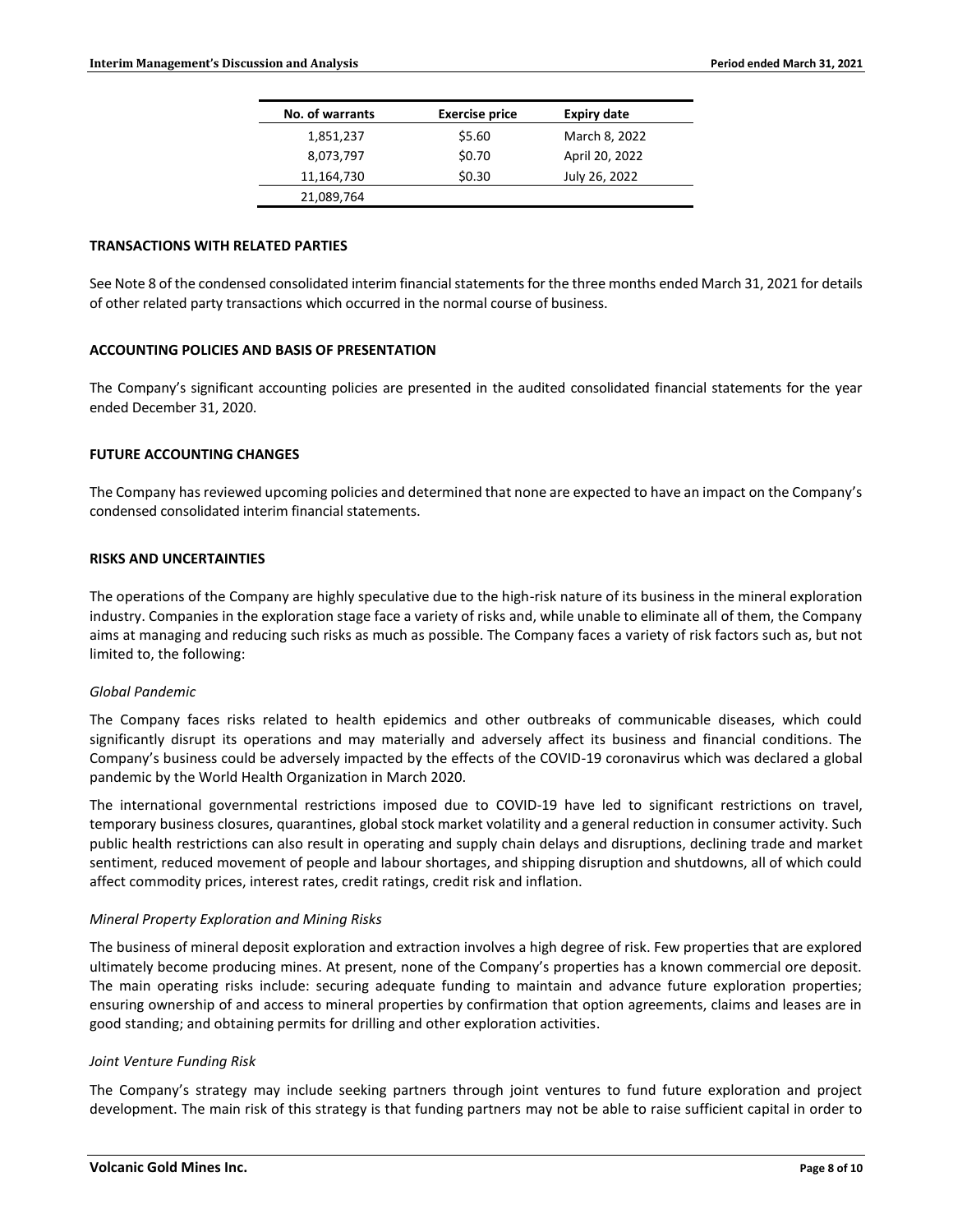satisfy exploration and other expenditure terms in a particular joint venture agreement. As a result, exploration and development of future property interests may be delayed depending on whether the Company can find another partner or has enough capital resources to fund the exploration and development on its own.

# *Commodity Price Risk*

The Company is exposed to commodity price risk. Declines in the market price of gold, base metals and other minerals may adversely affect the Company's ability to raise capital or attract joint venture partners in order to fund its ongoing operations. Commodity price declines could also reduce the amount the Company would receive on the disposition of any of its mineral properties to a third party.

# *Financing and Share Price Fluctuation Risks*

The Company has limited financial resources, has no source of operating cash flow and has no assurance that additional funding will be available to it for further exploration and development of projects. Exploration and development of future projects may be dependent upon the Company's ability to obtain financing through equity or debt financing or other means. Failure to obtain this financing could result in delay or indefinite postponement of exploration and development which could result in the loss of properties.

Securities markets have at times in the past experienced a high degree of price and volume volatility, and the market price of securities of many companies, particularly those considered to be exploration stage companies such as the Company, have experienced wide fluctuations in share prices which have not necessarily been related to their operating performance, underlying asset values or prospects. There can be no assurance that these kinds of share price fluctuations will not occur in the future, and if they do occur, how severe the impact may be on the Company's ability to raise additional funds through equity issues and corresponding effect on the Company's financial position.

# *Political, Regulatory and Currency Risks*

The Company's mineral property interests are located in Guatemala, an emerging nation. Properties in emerging nations may be subject to a higher level of risk compared to developed countries. Operations, the status of mineral property rights, title to the properties and the recoverability of amounts shown for mineral properties in emerging nations can be affected by changing economic, regulatory, and political situations. The Company's equity financings are sourced in Canadian dollars but for the most part it incurs its exploration and property maintenance expenditures in US dollars and Guatemalan quetzals. At this time there are no currency hedges in place. Therefore, a weakening of the Canadian dollar against the US dollar or Guatemalan quetzal could have an adverse impact on the amount of exploration conducted.

# *Insured and Uninsured Risks*

In the course of exploration, development and production of mineral properties, the Company is subject to a number of hazards and risks in general, including adverse environmental conditions, operational accidents, labor disputes, unusual or unexpected geological conditions, changes in the regulatory environment and natural phenomena such as inclement weather conditions, floods, and earthquakes. Such occurrences could result in damage to properties, facilities and equipment of the Company, personal injury or death, environmental damage to properties of the Company or others, delays, monetary losses and possible legal liability.

Although the Company may maintain insurance to protect against certain risks in such amounts as it considers reasonable, its insurance may not cover all the potential risks associated with its operations. The Company may also be unable to maintain insurance to cover these risks at economically feasible premiums or for other reasons. Should such liabilities arise, they could reduce or eliminate future profitability and result in increased costs, have a material adverse effect on the Company's results and a decline in the value of the securities of the Company.

### *Environmental and Social Risks*

The activities of the Company are subject to environmental regulations issued and enforced by government agencies. Environmental legislation is evolving in a manner that will require stricter standards and enforcement and involve increased fines and penalties for non-compliance, more stringent environmental assessments of proposed projects, and a heightened